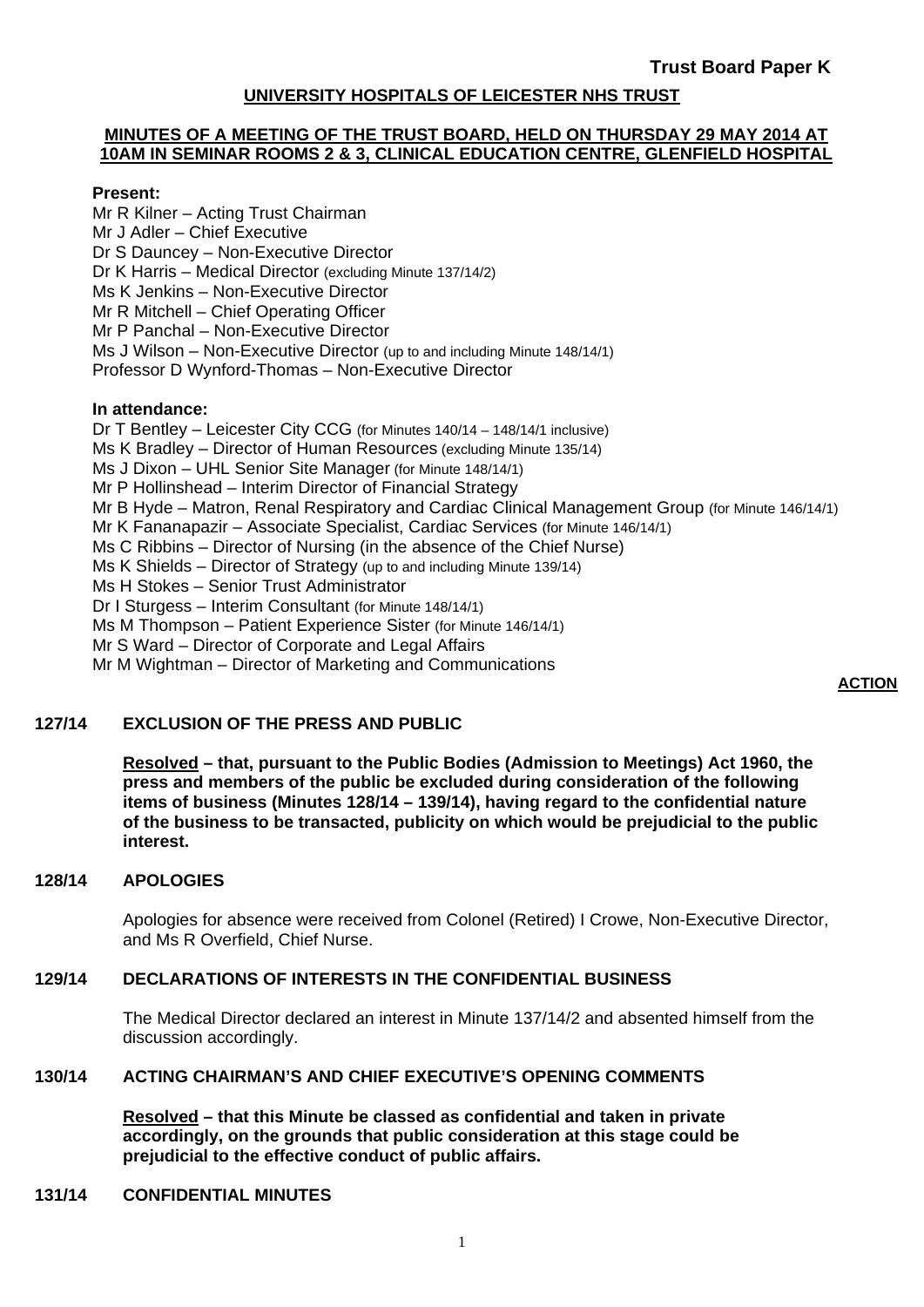**Resolved – that the confidential Minutes of 24 April 2014 be confirmed as a correct record and signed accordingly by the Acting Trust Chairman. CHAIR** 

#### **132/14 CONFIDENTIAL MATTERS ARISING REPORT**

**Resolved – that this Minute be classed as confidential and taken in private accordingly, on the grounds that public consideration at this stage could be prejudicial to the effective conduct of public affairs.** 

#### **133/14 REPORT BY THE DIRECTOR OF STRATEGY**

**Resolved – that this Minute be classed as confidential and taken in private accordingly, on the grounds of commercial interests.** 

#### **134/14 JOINT REPORT BY THE CHIEF EXECUTIVE AND THE INTERIM DIRECTOR OF FINANCIAL STRATEGY**

**Resolved – that this Minute be classed as confidential and taken in private accordingly, on the grounds that public consideration at this stage could be prejudicial to the effective conduct of public affairs.** 

#### **135/14 REPORT BY THE DIRECTOR OF HUMAN RESOURCES**

**Resolved – that this Minute be classed as confidential and taken in private accordingly, on the grounds of personal data and on the grounds that public consideration at this stage could be prejudicial to the effective conduct of public affairs.** 

#### **136/14 REPORT BY THE CHIEF NURSE**

**Resolved – that this Minute be classed as confidential and taken in private accordingly, on the grounds of personal information.** 

#### **137/14 REPORTS BY THE DIRECTOR OF CORPORATE AND LEGAL AFFAIRS**

**Resolved – that this Minute be classed as confidential and taken in private accordingly, on the grounds of personal information and on the grounds that public consideration at this stage could be prejudicial to the effective conduct of public affairs.** 

#### **138/14 REPORTS FROM BOARD COMMITTEES**

138/14/1 Audit Committee

**Resolved – that this item be classed as confidential and taken in private accordingly on the grounds that public consideration at this stage could be prejudicial to the effective conduct of public affairs.** 

138/14/2 Finance and Performance Committee

**Resolved – that the confidential Minutes of the 23 April 2014 Finance and Performance Committee be received, and the recommendations and decisions endorsed and noted respectively.** 

138/14/3 Quality Assurance Committee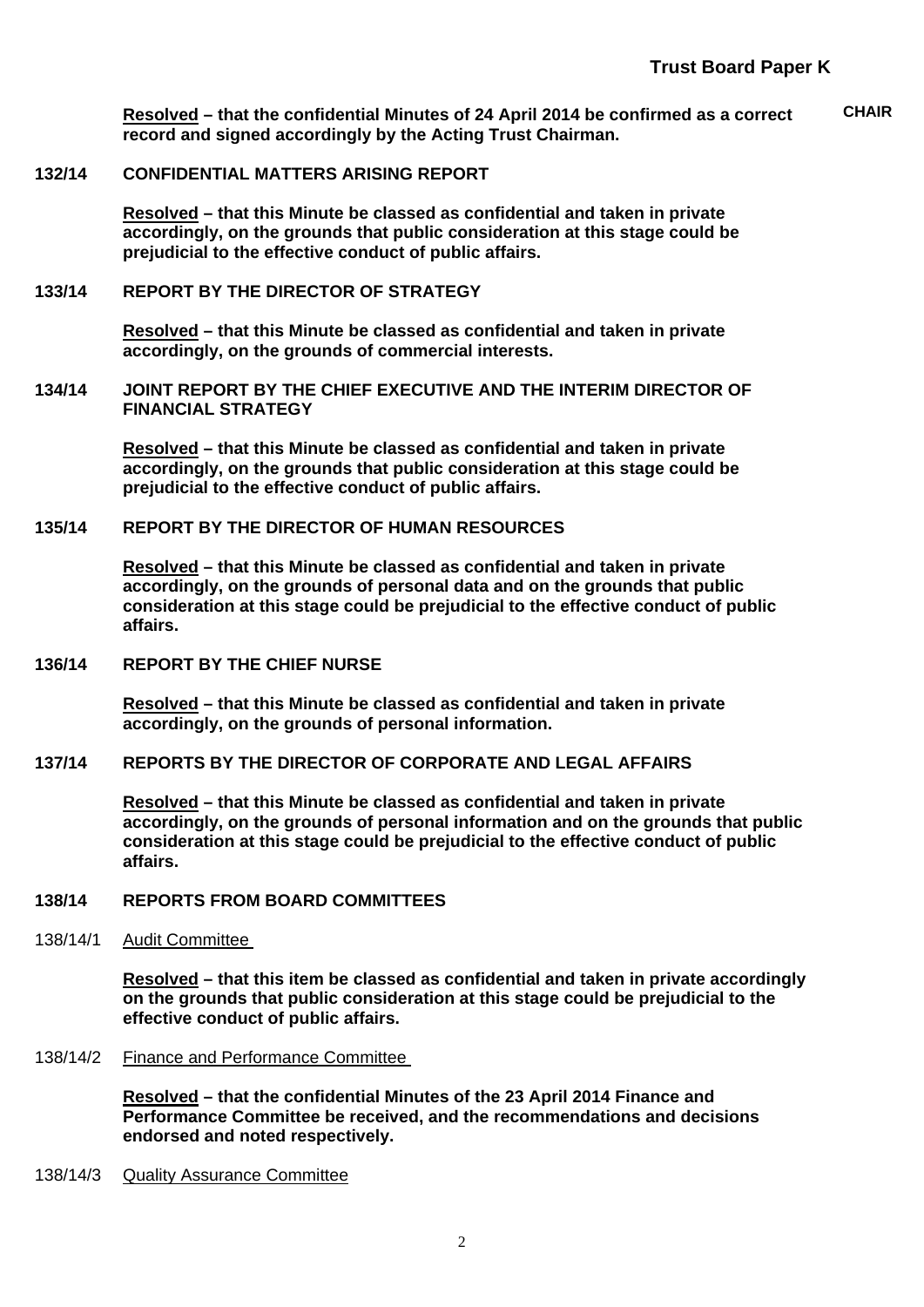**Resolved – that this Minute be classed as confidential and taken in private accordingly, on the grounds of personal information.** 

#### 138/14/4 Remuneration Committee

**Resolved – that the confidential Minutes of the 24 April 2014 Remuneration Committee be received, and the recommendations and decisions therein be endorsed and noted respectively.** 

# **139/14 PRIVATE TRUST BOARD BULLETIN – MAY 2014**

There were no private Bulletin items for noting.

#### **140/14 DECLARATIONS OF INTERESTS IN THE PUBLIC BUSINESS**

There were no declarations of interests relating to the public items being discussed.

#### **141/14 ACTING CHAIRMAN'S OPENING COMMENTS**

The Acting Chairman drew members' attention to the following issues:-

- (a) the sudden death of Mr A Powell, Head of Performance and Quality, NHS Horizons. Mr Powell had been a very longstanding and valued UHL employee, and the Acting Trust Chairman paid detailed tribute to his contribution to the work of the Trust and its predecessor organisations;
- (b) the ending of the terms of office for 3 UHL Non-Executive Directors in June 2014. The National Trust Development Authority (NTDA) had asked all 3 to extend their term of office until 1 October 2014 to enable the substantive UHL Chair to be involved in the selection process. Ms K Jenkins had already confirmed that she would not be extending her term of office and would therefore stand down as of 30 June 2014. The Acting Trust Chairman confirmed that UHL would use all available avenues to make the Non-Executive Director recruitment process as inclusive and accessible as possible, engaging with all community sectors;
- (c) the process for recruiting a substantive UHL Chair, through NTDA use of an executive search agency. Following a national advertisement, interviews would be held on 21 July 2014 with a view to a postholder being in place from 1 September 2014. In discussion on this issue, Mr P Panchal Non-Executive Director sought assurances that the NTDA would follow appropriate stakeholder engagement procedures as part of that recruitment process, and he also queried what steps had been taken to ensure that the advertisement was accessible to diverse groups. Noting the Birmingham location of the Chair interviews, he also queried whether the Trust could ask for these to be held locally – ie in Leicester. It was agreed to make this request to the NTDA, although noting that more than one post was often recruited for on a single day, and **CHAIR**
- (d) the availability of a glossary of useful NHS/UHL acronyms, for the information of public attendees at UHL Trust Board meetings.

#### **Resolved – that the NTDA be asked to consider holding the UHL Chairman interviews in Leicester rather than Birmingham. CHAIR**

### **142/14 MINUTES**

**Resolved – that the Minutes of the 24 April 2014 Trust Board be confirmed as a correct record.** 

#### **143/14 MATTERS ARISING FROM THE MINUTES**

Paper M detailed the status of previous matters arising, particularly noting those without a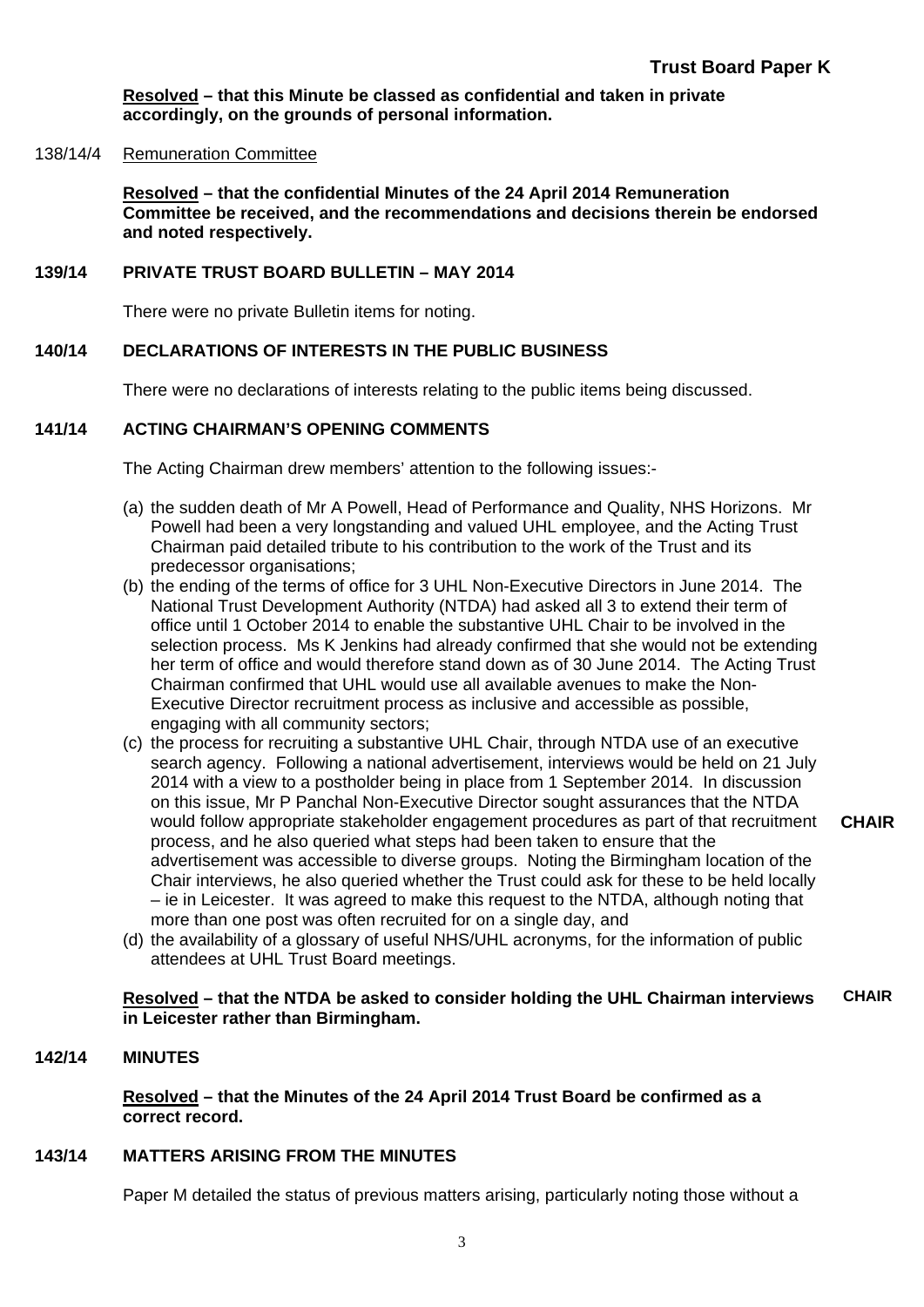specific timescale for resolution. In discussion on the matters arising report, the Board received updated information in respect of the following items:-

- (a) **item 1** (Minute 114/14(d) of 24 April 2014) the Chief Operating Officer confirmed that quarterly review of the Board Assurance Framework risk 2 (failure to transform the emergency care system) would begin from July 2014; **COO**
- (b) **item 2** (Minute 114/14(f) of 24 April 2014) submission of the electronic document records management system (EDRM) was scheduled for June 2014;
- (c) **item 7** (Minute 116/14/3 of 24 April 2014) progress against the CQC action plan would now be monitored through the Quality Assurance Committee, with issues escalated to the Trust Board only by exception;
- (d) **item 9** (Minute 117/14/1(b) of 24 April 2014) the issue of providing further information to the Audit Committee Chair re: the Quality Schedule and CQUIN indicators could now be moved to the Audit Committee matters arising log and deleted from this Trust Board report; **STA/ CN**
- (e) **item 19** (Minute 118/14/4 of 24 April 2014) the Director of Marketing and Communications confirmed that UHL's members favoured holding the Members' Engagement Forum meetings at the Leicester General Hospital site;
- (f) **item 23** (Minute 119/14/3(b) of 24 April 2014) in response to comments from the Acting Trust Chairman, the Director of Human Resources noted that the Delivering Caring at its Best workstream on medical education would also support the CMG workforce leads, together with the newly-established Executive Workforce Board, and
- (g) **item 28** (Minute 123/14(c) of 24 April 2014) it was noted that the 12 June 2014 Trust Board development session would receive a brief verbal update from the Charitable Funds Committee Chair, on that Committee's 9 June 2014 discussions on the preferred investment management approach for the UHL Charity's funds.

Noting any comments above, it was agreed that items 1-27 of 24 April 2014, and items 3 and 4 of 27 February 2014 could now be removed from the Trust Board action log, as either having been completed or being progressed through other avenues.

Following a comment from Mr P Panchal Non-Executive Director , the Acting Trust Chairman reiterated that it was not acceptable to leave the equality impact assessment and patient/public involvement parts of the Trust Board cover sheet blank – in the absence of specific comments, the equality impact assessment should be completed as follows:- "considered and no implications".

#### **Resolved – that the update on outstanding matters arising and the associated actions above, be noted. NAMED EDs**

# **144/14 REPORT BY THE CHIEF EXECUTIVE – MONTHLY UPDATE REPORT (MAY 2014)**

The Chief Executive advised that most of the key issues within his monthly report at paper N were covered on the Trust Board agenda, particularly the Trust's financial position, emergency care performance, and progress in developing the LLR 5-year health and social care plan. The Chief Executive also noted continued 2014-15 acute contract discussions with local Clinical Commissioning Groups, which would need to proceed to formal arbitration if agreement could not be reached. The final issue highlighted within paper N was UHL's 21 May 2014 internal leadership conference, which had been very well attended.

# **Resolved – that the Chief Executive's May 2014 monthly update be noted.**

### **145/14 STRATEGY, FORWARD PLANNING AND RISK**

### 145/14/1 Caring for the Oldest Old

Paper O from the Director of Marketing and Communications set out the proposed strategic

**DCLA/ STA** 

**ALL**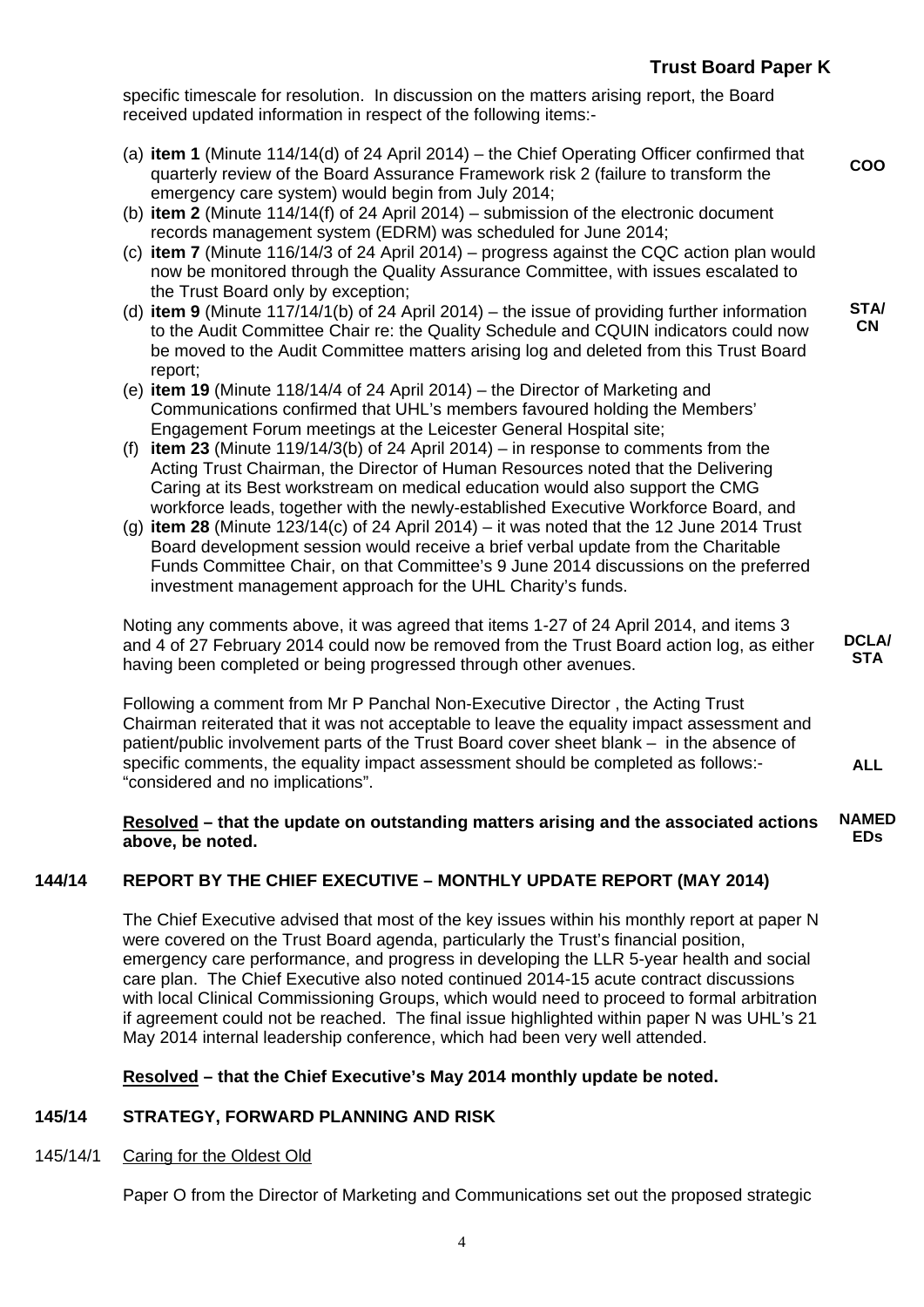| direction for frail and older people's services at UHL, focusing on changing cultures,<br>practices and the physical environment, and fundamentally upskilling UHL staff to enable<br>them to meet the needs of the oldest old. It was also proposed to position care of older<br>people as UHL 'core business' by appointing an Executive and Non-Executive Director<br>Board lead. Delivery of the strategy would be progressed through the Delivering Caring at<br>its Best framework, and it was agreed that more frequent updates should be received<br>(through that framework) than the proposed 6-monthly interval. The Trust Board welcomed<br>the strategy and the change it represented, supporting the aim of UHL becoming an<br>exemplar for care of older people in hospital. In progressing the strategy, the Trust Board<br>requested that the Director of Marketing and Communications:- | <b>DMC</b><br><b>DMC</b> |  |  |  |  |
|-----------------------------------------------------------------------------------------------------------------------------------------------------------------------------------------------------------------------------------------------------------------------------------------------------------------------------------------------------------------------------------------------------------------------------------------------------------------------------------------------------------------------------------------------------------------------------------------------------------------------------------------------------------------------------------------------------------------------------------------------------------------------------------------------------------------------------------------------------------------------------------------------------------|--------------------------|--|--|--|--|
| (a) reflect appropriate links with carer workstreams;<br>(b) forge relationships with other relevant community and cultural organisations beyond<br>Age UK;<br>(c) learn appropriate lessons from UHL's work on teenage cancer services, and<br>(d) learn appropriate lessons from other Trusts.                                                                                                                                                                                                                                                                                                                                                                                                                                                                                                                                                                                                          |                          |  |  |  |  |
| Resolved – that (A) UHL's strategy for caring for the oldest old be supported as<br>detailed in paper O;                                                                                                                                                                                                                                                                                                                                                                                                                                                                                                                                                                                                                                                                                                                                                                                                  |                          |  |  |  |  |
| (B) points (a) – (d) above be taken into account when taking the strategy forward;                                                                                                                                                                                                                                                                                                                                                                                                                                                                                                                                                                                                                                                                                                                                                                                                                        |                          |  |  |  |  |
| (C) an Executive and Non-Executive Director lead be nominated to the Director of<br>Marketing and Communications outside the meeting, and                                                                                                                                                                                                                                                                                                                                                                                                                                                                                                                                                                                                                                                                                                                                                                 |                          |  |  |  |  |
| (D) updates on the strategy for caring for the oldest old be provided to the Trust<br>Board through Delivering Caring at its Best.                                                                                                                                                                                                                                                                                                                                                                                                                                                                                                                                                                                                                                                                                                                                                                        |                          |  |  |  |  |

#### 145/14/2 Bed Capacity Plan

Paper P updated the Trust Board on progress in modelling the 'right-sizing' of UHL capacity for 2014-15, noting plans both to provide an additional 45 beds as a short-term measure and to increase community-based activity as the longer-term solution. The modelling was predicated on 3 elements (movement of all suitable elective work to daycase; introduction of surgical triage, and reducing DTOCs to 3.5%) which it was recognised were not all in UHL's sole control. The plan had also been discussed by the Trust's Executive Team and Finance and Performance Committee on 27 and 28 May 2014 respectively, and it was noted that the capital cost of the short-term plan had now fallen to £1.75m (capital programme adjusted as appropriate). Further detail was still required on the scheduling aspects of related revenue costs. In discussion on the plan, the Trust Board:-

- (a) sought a view from Dr A Bentley, CCG representative, on the likelihood of achieving a DTOC level of 3.5%. In response, Dr Bentley acknowledged that this issue needed addressing and he commented on the need to understand nursing home issues;
- (b) provided assurance (in response to a concern from Dr Bentley) that additional beds would only be opened if safely staffed. Indicative costs were also being explored for accelerating current overseas nurse recruitment;
- (c) queried whether wider lessons could be learned from the Renal, Respiratory and Cardiac Clinical Management Group (RRC CMG) review of its bed needs, which had negated the originally-planned need for a further 10 beds. In response, it was not thought that this could be more widely extrapolated to other CMGs;
- (d) sought assurance that quality considerations would be safeguarded despite the extra capacity open, and that this was only a short-tem measure. It was also queried whether the impact of moving elective work to daycase would be audited. In receiving assurances on quality, the Trust Board also noted the positive impact of certain planned estates design solutions (eg increase in siderooms), and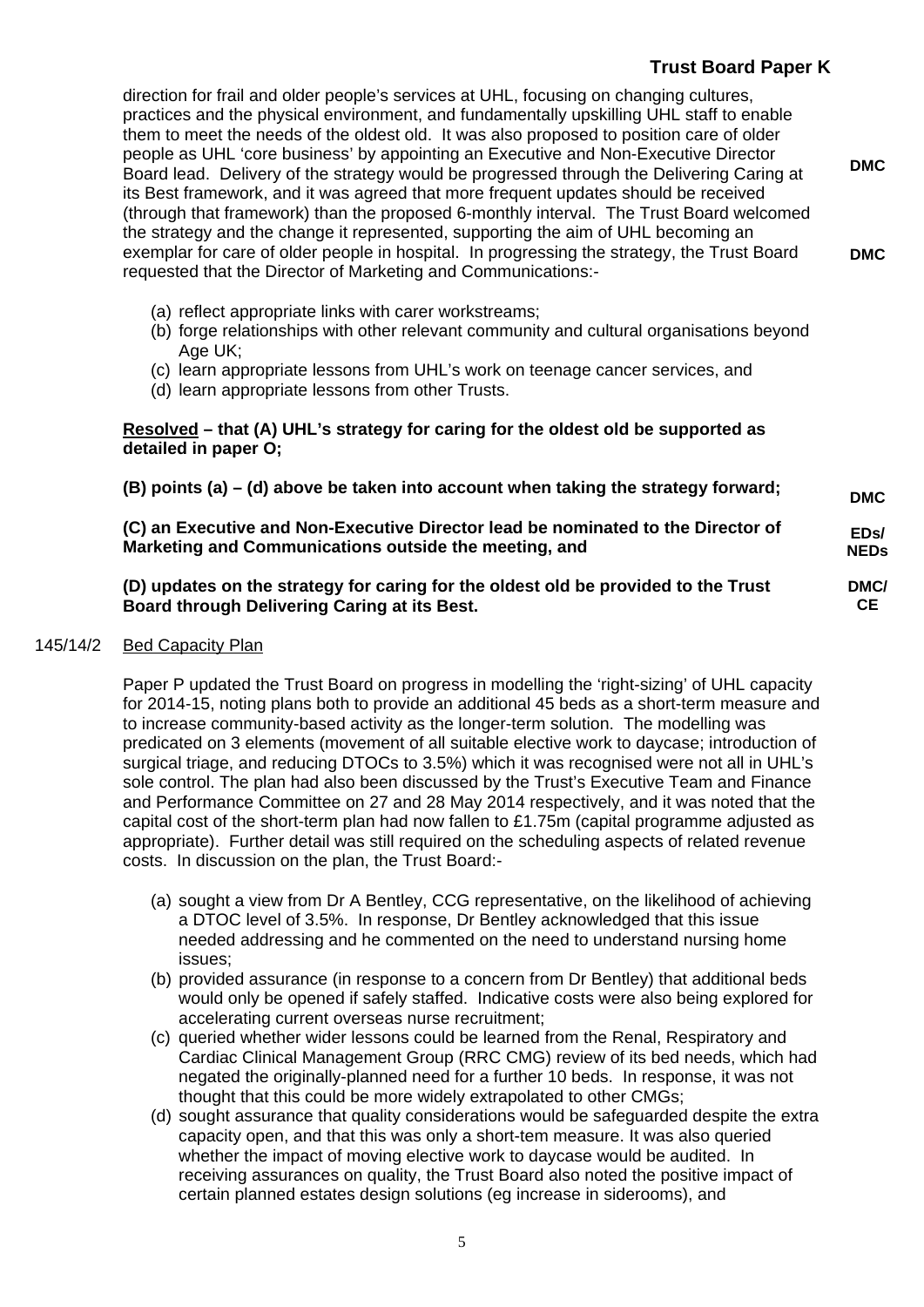(e) noted comments from the Chief Executive on the plan's ring-fencing approach, and on the Executive Performance Board's request that the February 2015 timescale be accelerated as far as possible. Construction of the enabling ward block had already begun. Ms J Wilson, Non-Executive Director and QAC Chair, noted the need to be aware of any downside of ringfencing, and to identify mitigating actions accordingly – it was confirmed in response that an appropriate risk assessment would be undertaken and shared with the Trust Board. A further update on ringfencing would be provided accordingly at the 26 June 2014 Trust Board, including timescales. **COO** 

#### **Resolved – that a further update on progress in ringfencing elective beds be provided to the 26 June 2014 Trust Board, including the timescale involved and any risk assessment (plus mitigating actions) of such ringfencing. COO**

#### 145/14/3 UHL and LLR 5-Year Plans

The Chief Executive advised that he had nothing significant to add to his report at paper N above, and he noted the challenges of developing UHL's internal plan in parallel to the wider LLR 5-year plan. The Trust anticipated having a credible draft to submit by the required deadline of 20 June 2014.

#### **Resolved – that the verbal update be noted.**

#### 145/14/4 Delivering Caring at its Best (DCaiB) – Update

Paper Q updated the Trust Board on progress in Delivering Caring at its Best, noting that Executive Director leads were now populating the project initiation documents (PIDs) and would include timescales accordingly. Each DCaiB area was now known as a 'domain', and the programme management discipline was proving useful in reviewing the detail of each workstream and identifying resourcing requirements. In response to a query from the Acting Trust Chairman on when the Board could expect to see more detailed delivery timescales, the Chief Executive agreed to provide headline deliverables for each domain by 30 September 2014 – that update would include an overview of the work programme with the financial implications. The Chief Executive also agreed that the current presentation of the programme could be improved, and he agreed to discuss this further with the Director of Strategy (with a view to clarifying the reporting arrangements for the various threads). **EDs CE CE** 

The Interim Director of Financial Strategy also advised that an overview of the DCaiB programme would be included in UHL's 5-year plan submission on 20 June 2014. The Trust Board was scheduled to receive an update on both the UHL and the LLR 5-year plans at its extraordinary meeting on 16 June 2014.

#### **Resolved – that (A) future updates on the project initiation documents also include reporting timescales; EDs**

**(B) headlines re: an overview of financial and non-financial deliverables for each domain be available by 30 September 2014 and reported to the Trust Board thereafter, and CE** 

**(C) the presentation of the various workstreams be clarified in future updates, following discussion with the Director of Strategy. CE/DS** 

#### 145/14/5 Board Assurance Framework (BAF) – Update

In the absence of the Chief Nurse, the Director of Corporate and Legal Affairs presented the latest iteration of UHL's BAF (paper R) and the report was taken as read, noting that all Executive Leads and risk owners would be providing progress reports on any follow-up actions to the Risk and Assurance Manager outside the meeting. Work continued to review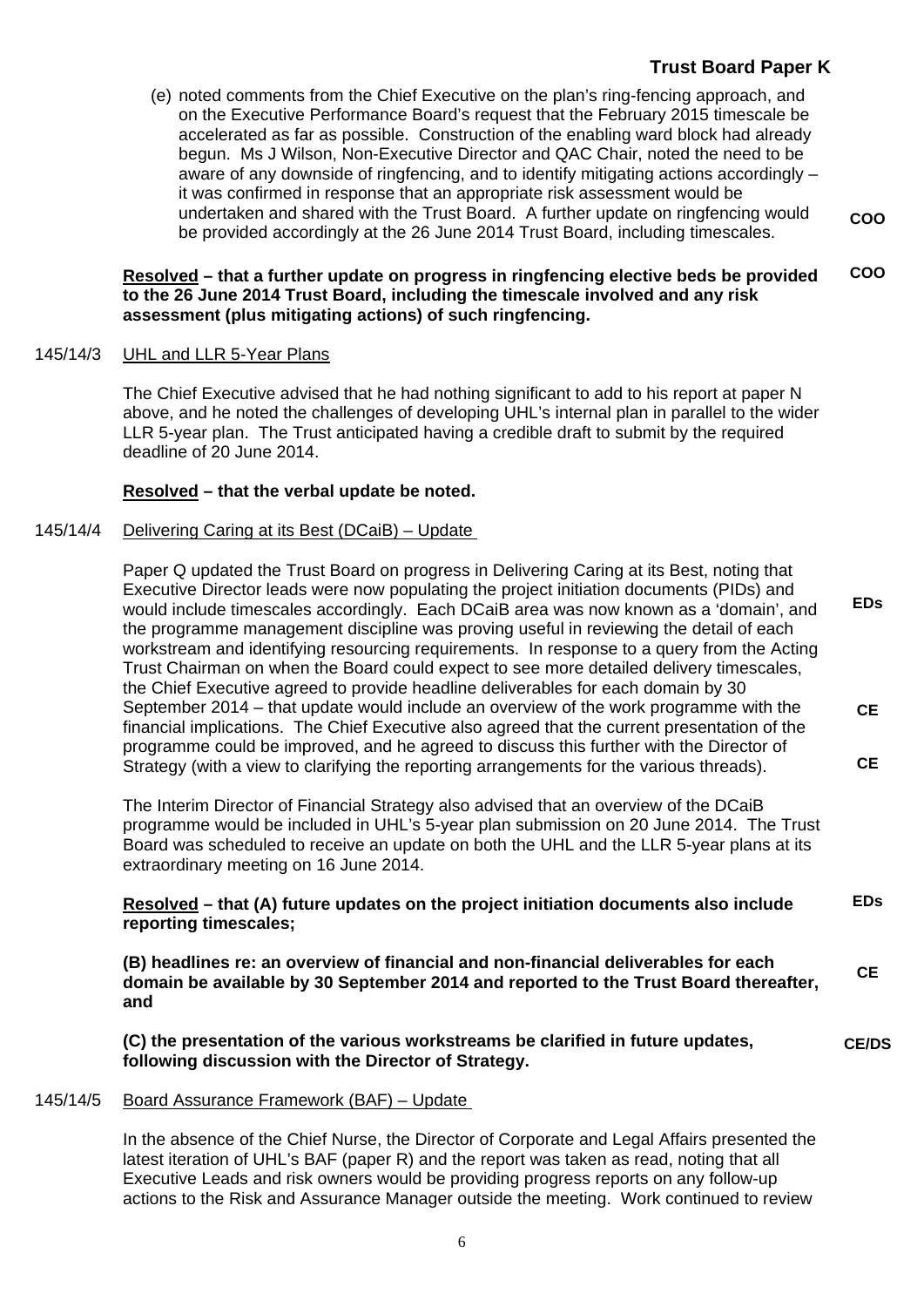UHL's BAF, which would discussed in its proposed new format at the 12 June 2014 Trust Board development session and formally presented to the 26 June 2014 Trust Board thereafter. Ms K Jenkins Non-Executive Director and Audit Committee Chair emphasised the need for a refreshed BAF and noted that CMGs had been invited to present their risk management plans to the Audit Committee as part of a rolling programme.

Mr P Panchal Non-Executive Director noted that the 27 May 2014 Audit Committee had queried whether UHL's Non-Executive Director turnover needed to be reflected on its BAF. The Chief Executive advised that a review of strategic objective 1 would probably focus on being a sustainable organisation, which would include issues around the composition and stability of the Trust Board. It was acknowledged that UHL had been in a period of transition for some time, initially with Executive Directors and now with Non-Executive Directors.

In respect of the 3 risks selected for detailed consideration, the Trust Board noted the following information:-

- **risk 9** (*failure to achieve and sustain high standards of operational performance)*  as noted in Minute 145/14/2 above, the additional capacity beds had now been reduced to 45, which needed reflecting on the BAF. Ms J Wilson, Non-Executive Director and QAC Chair, requested that measures to improve productivity also be more fully captured in this risk. It was also agreed to increase the risk score to 25 (5x5);
- **risk 10** *(inadequate reconfiguration of buildings and services)*  consideration of this risk was deferred in the absence of the Director of Strategy, and
- **risk 11** *(loss of business continuity)* although this risk had been recently updated, the Chief Operating Officer would also reflect any issues arising from Dr I Sturgess' review of ED (Minute 148/14/1 below refers). Although it was agreed to keep the overall risk score of 12, the Trust Board agreed this should comprise a 4x3 rating rather than the current 3x4 configuration. **COO**

In further discussion on the narrative report accompanying the BAF itself, the Trust Board queried the 25 risk score attributed to the 'risk to patient/staff safety due to security staff not assisting with restraint'. The Director of Nursing clarified that following review, this risk had now been reassessed as 15 or 16, as security staff were in fact assisting with violent patients. The mitigating actions would be notified to the Executive Team through its usual BAF update.

#### **Resolved – that (A) the revised BAF model be reviewed at the 12 June 2014 Trust Board development session, ahead of formal discussion on 26 June 2014; CN**

#### **(B) risk 9 be amended to:-**

- **refer to 45 additional beds rather than the initial 55;**
- **cover productivity considerations eg making the most of existing capacity and capability, and**
- **increase the risk rating to 25 (5x5).**

**(C) risk 11 be amended to change the composition of the overall risk rating, from 3x4 to 4x3 (retaining the same overall score), and COO** 

**(D) the risk rating for the security staff risk be reduced following appropriate review (to 15 or 16). CN** 

#### **146/14 CLINICAL QUALITY AND SAFETY**

#### 146/14/1 Patient Experience – Patient Story Relating to Care Received after Cardiac Surgery

Members watched a patient experience story relating to care received after cardiac surgery, in which the patient had been wrongly labelled as an "anxious patient", and noted both the

**COO** 

**CN** 

**COO** 

**CN**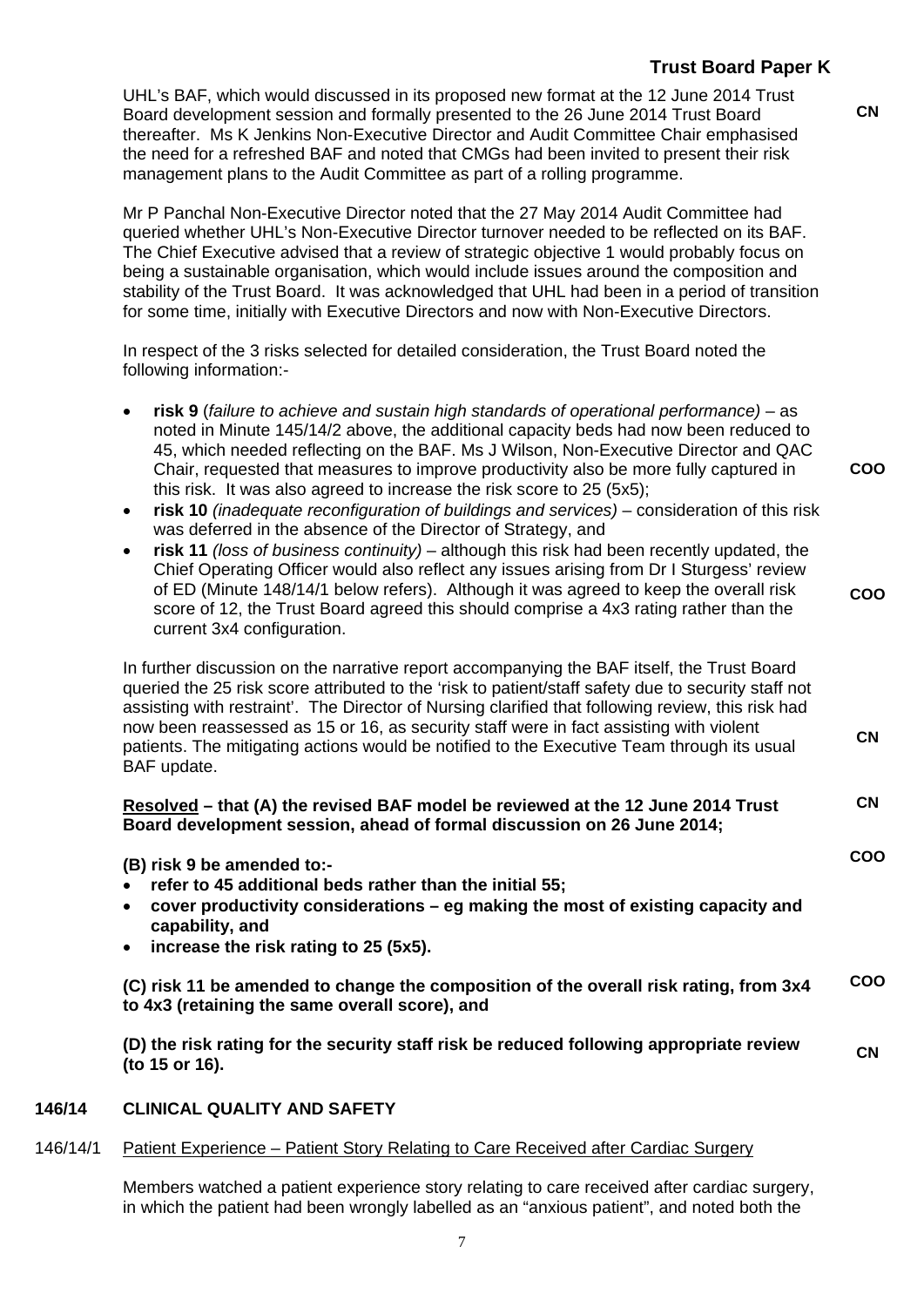personal and potential clinical impact this had had upon that patient. The Renal, Respiratory and Cardiac Clinical Management Group (RRC CMG) staff attending for this item explained how disappointing this patient story had been for all concerned, differing markedly from the usually very positive patient experiences within their services. The RRC CMG took all patient feedback extremely seriously, and had therefore used this particular experience as a key teaching tool for staff, reiterating the need to treat all patients as individuals and listen to them rather than labelling them. The patient experience strategy was also now discussed at the CMG's monthly audit and morbidity and mortality meetings.

In discussion on the patient experience story, the Trust Board:-

- (a) welcomed the fact that the RRC CMG was clearly taking all steps to learn from (and prevent a recurrence of) this patient experience, even though patient feedback was usually overwhelmingly positive for the service. The whole team approach being used to learn from the patient story was also commended by the Trust Board, who asked that these comments be passed to all RRC staff;
- (b) sought assurance that the clinicians still had sufficient time to talk to patients on an individual basis, despite service pressures. In response, Mr K Fananapazir reiterated the recognised importance of that contact with patients, and
- (c) commented that pathology should not be attributed to anxiety necessarily, as it was perfectly normal for patients to feel anxious in hospital. The Medical Director considered that this was a wider learning point beyond just the RRC CMG.

**Resolved – that the Trust Board's congratulations be passed to the Renal, Respiratory and Cardiac CMG for its response to the cardiac surgery care patient experience story.** 

### **147/14 FORMAL ADOPTION OF THE 2013-14 ANNUAL ACCOUNTS**

Paper T from the Interim Director of Financial Strategy presented the Trust's annual accounts for 2013-14, and sought the Trust Board's approval to adopt those accounts, to note UHL's management response to External Audit's recommendations (appended to the accounts), to approve the Trust's Annual Governance Statement at paper T1 (updated version now tabled), to approve the Letter of Representation (paper T2 – now tabled) and to authorise the signature of the relevant statements accordingly.

Following External Audit's review of the accounts (which had been submitted and audited on a very tight timescale), an unqualified opinion would be issued on those accounts. External Audit's value for money opinion on the use of resources element would be a qualified opinion however, in light of UHL's significant year end deficit. The Interim Director of Financial Strategy advised the Trust Board that UHL had met 2 of its statutory financial duties (namely the external financing limit and the capital resource limit), although it had not achieved breakeven nor the administrative 'better payments practice code' target.

In tabling an updated version of the Trust's Annual Governance Statement (AGS – paper T1), the Director of Corporate and Legal Affairs confirmed that the new format for expressing Internal Audit's opinion on UHL's internal controls equated to the formerly-used finding of "significant assurance". He also clarified that (as agreed with the Chief Executive) UHL's commitment to equality and diversity was now covered within the Trust's annual report rather than the AGS.

Ms K Jenkins Non-Executive Director and Audit Committee Chair, then advised the Trust Board of the Audit Committee's detailed consideration of the annual accounts on 27 May 2014, and its recommendation of them for approval by the Trust Board. Following a good discussion on UHL's going concern statement, the Interim Director of Financial Strategy had agreed to add wording into the accounts to reflect this position accordingly. The Audit Committee had also received assurance from the process to monitor progress on high risk

8

**CN**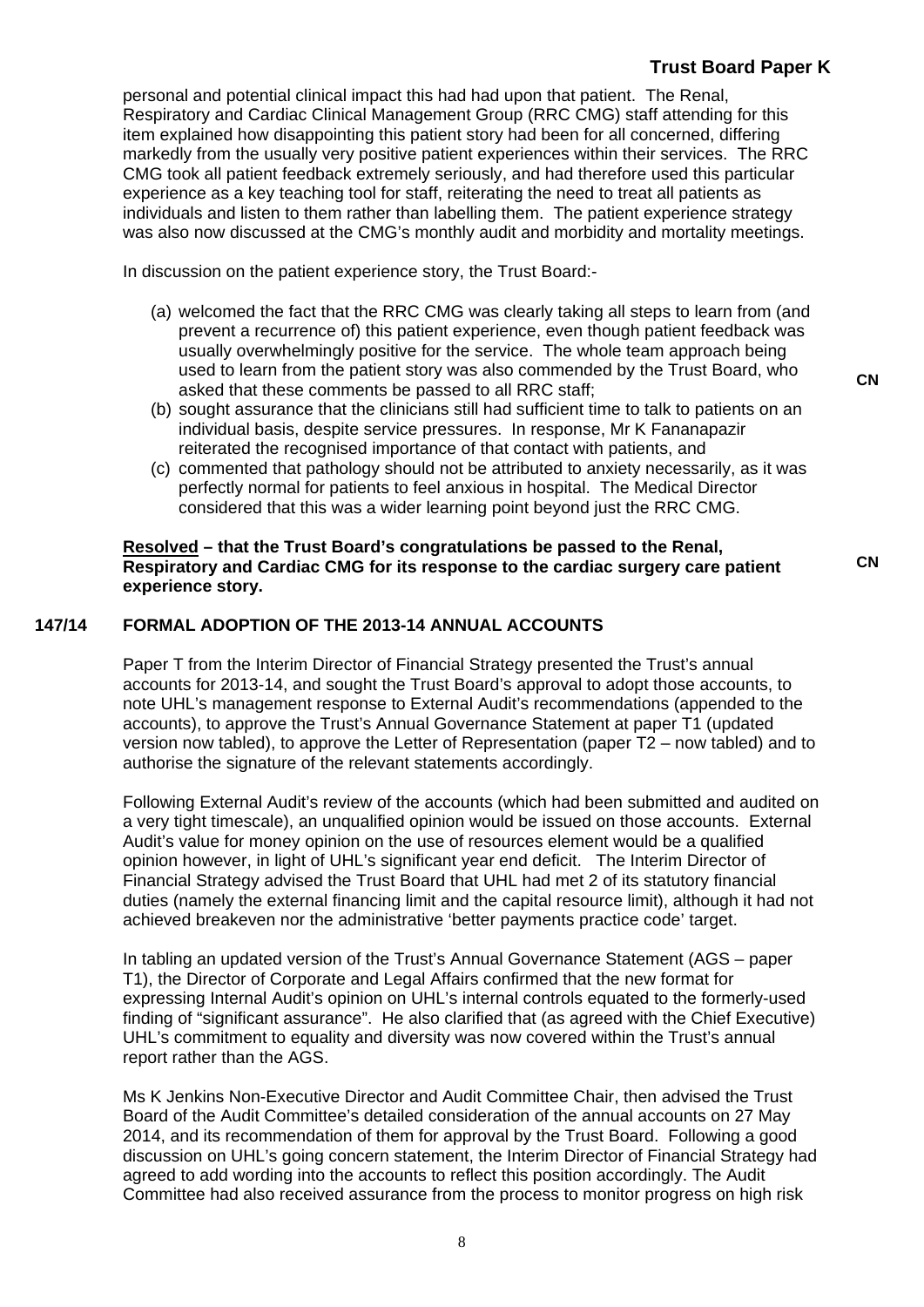**CE** 

actions identified through Internal Audit reports, although the Audit Committee Chair considered that there was still room for improvement on completing actions in a timely manner. The Audit Committee had also endorsed the Letter of Representation for Trust Board approval, appended to which would be UHL's going concern report and a statement on the Trust's 2-year plan in respect of its financial liquidity position. Both of those reports had previously been discussed by the Trust Board.

**Resolved – that the 2013-14 annual accounts, Letter of Representation and Annual Governance Statement be approved by the Trust Board as presented, and all relevant statements/certificates/letters be signed accordingly by the appropriate officers, for onward submission as required. IDFS/** 

#### **148/14 QUALITY AND PERFORMANCE**

#### 148/14/1 Emergency Care Performance and Recovery Plan

In addition to the standing report on emergency care performance (paper X), Dr I Sturgess, Interim Consultant and Ms J Dixon, UHL Senior Site Manager attended to brief the Trust Board on their review to date of emergency care within LLR. Although their review was initially focusing on in-hospital emergency care, it would necessarily take a system-wide view across LLR as a whole. Key initial thoughts related to:-

(i) LLR's apparent operation of a blame culture, more markedly so than in other healthcare economies;

(ii) the crucial importance of clinical leadership in effecting and delivering change. Clinical leadership was considered to need strengthening across all parts of the LLR emergency care system;

(iii) the further need for alignment of clinical, managerial, and executive teams across all parts of the LLR emergency care system (with appropriate supporting behaviours) in order to deliver change, and

(iv) the welcomed level of openness and receptiveness within UHL, which they hoped would be mirrored across the healthcare economy.

In discussion on the presentation by Dr Sturgess and Ms Dixon, the Trust Board:-

- (a) reiterated that the whole healthcare economy was committed to improving LLR emergency care, recognising the crucial importance of a whole system approach;
- (b) queried how Dr Sturgess would engage stakeholders;
- (c) received confirmation that Dr Sturgess would also review external care pathways (noting engagement planned with the Urgent Care Board). Ms Dixon also commented on the benefits of involving GPs on any clinical engagement group;
- (d) noted Dr A Bentley, CCG representative's disappointment at references to a perceived 'blame culture'. He also commented that it would be helpful to have more information on GP practices referring inappropriately (tabled action plan accompanying paper X);
- (e) queried how to ensure that clinical leaders actually assumed an appropriate leadership role, and whether UHL was currently in good shape in this regard (compared to the previous ECIST visit some 18 months previously). In response, Dr Sturgess considered that UHL had some very good clinical leaders, but he commented on a perceived system-wide culture of 'learned helplessness' and 'learned hopelessness', which must be addressed. In terms of clinical leadership UHL was considered to be at a 5-6 (out of 10), compared to a 6 18 months previously, as certain solutions had been imposed in the intervening period perhaps without sufficient engagement. The Trust Board commented on the need to measure progress on clinical leadership and engagement;
- (f) discussed how to increase the visibility of the ED to other specialties/areas within UHL, to make it feel more connected to the rest of the organisation and less isolated;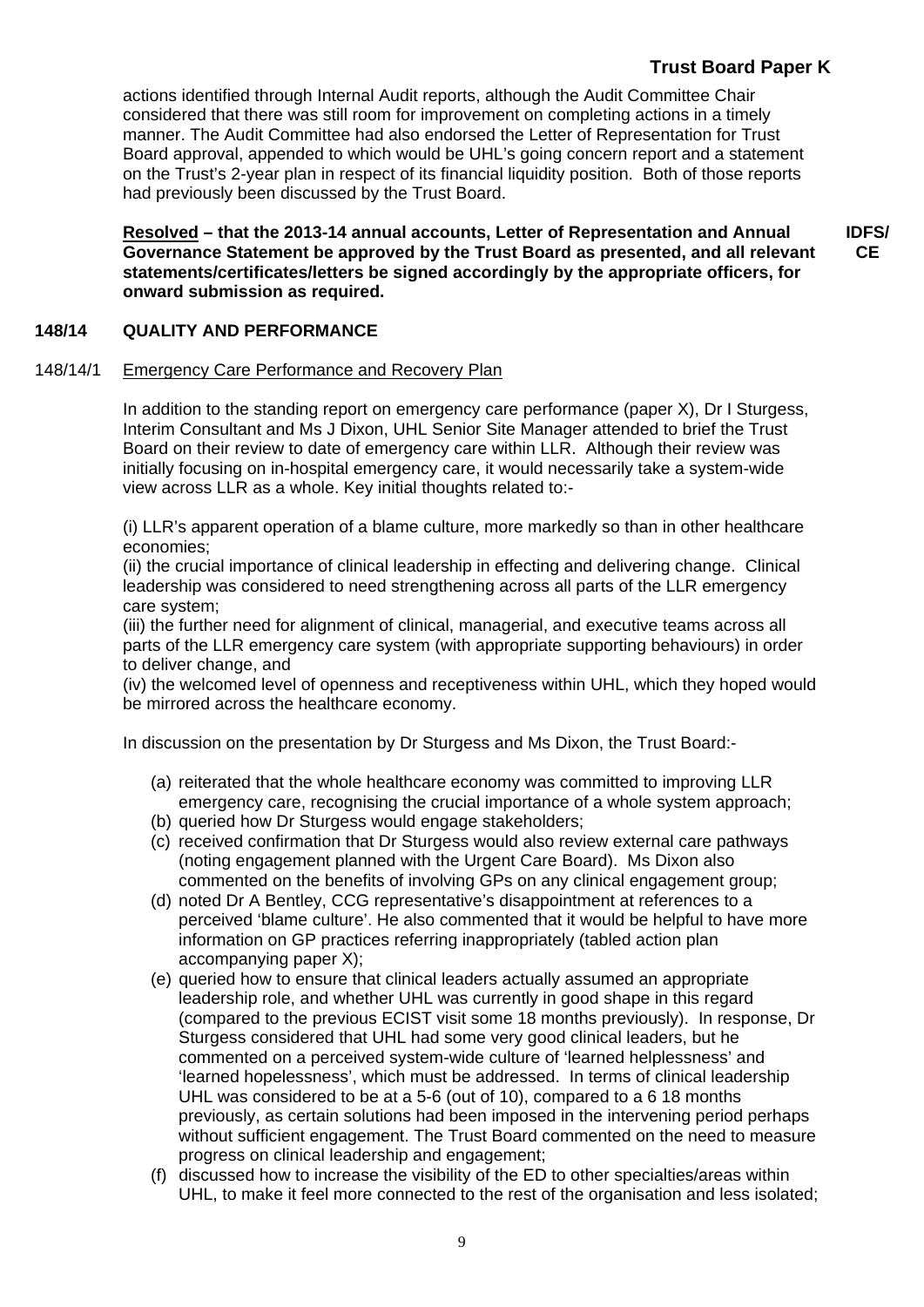- (g) asked Dr Sturgess to prioritise the actions needed within UHL as a whole, based on his experience elsewhere. In response, actions included eliminating unnecessary waits across the hospital; one-stop ward rounds on acute assessment units; implementation of a holistic, end-to-end management system, mapping capacity to meet demand; having an appropriate model of clinical decision-making; more rapid requesting of diagnostic tests and same-day receipt of the results to enable safe discharge; timely availability of medication to take home within outpatient areas thus moving away from batch processing of TTOs; a robust wi-fi environment; having an Acute Physician and Geriatrician within ED at peak times to stream patients to appropriate areas; a rapid assessment process within ED and effective shopfloor management reflecting the demand profile, and
- (h) voiced concern over patient safety issues prior to addressing the current challenges, given the intense pressure on UHL's ED service. In response to a query from Mr P Panchal, Non-Executive Director re: ED closure, the Medical Director confirmed that appropriate escalation procedures were in place but noted that UHL was a single provider of ED services for a very large catchment area. Ms Dixon echoed this view, noting that closure of UHL's ED was not a viable option in light of the pressure it would place on remaining East Midlands EDs and on East Midlands Ambulance Service. Dr Sturgess added his own view that diversion would increase patient safety risks across the patient pathway as a whole.

The Acting Trust Chairman requested that a further update to the June 2014 Trust Board outline any traction achieved on delivering the changes needed, and on how to ensure appropriate ownership of those changes. **COO** 

#### **Resolved – that (A) the update on ED performance and the review of LLR emergency care, be noted, and**

**(B) a further update in June 2014 include details of traction achieved on the required changes, and on measures to ensure appropriate ownership of those changes. COO** 

#### 148/14/2 Month 1 Quality and Performance Report

The month 1 quality and performance report (paper U - month ending 30 April 2014) advised of red/amber/green (RAG) performance ratings for the Trust, and set out performance exception reports in the accompanying appendices. Discussion at the 28 May 2014 Quality Assurance Committee had highlighted issues relating to fractured neck of femur performance, the backlog of outpatient follow-up appointments, the need for future RTT updates to QAC to include an assessment of the clinical risk of not meeting that target, and the importance of having appropriately triangulated patient feedback (the report on which would be circulated to the Trust Board for information).

The Director of Nursing advised that there were no additional quality issues to highlight beyond those already flagged within paper U. In terms of clinical issues, the Medical Director responded to QAC concerns re: fractured neck of femur performance, remedial actions on which were being submitted to the June 2014 Executive Performance Board. With regard to outpatient follow-ups, the Medical Director outlined progress in assessing the current scale of the issue and confirmed that additional mechanisms had been introduced to ensure the appropriate use of the Choose and Book system. Ophthalmology remained a particular hotspot on this issue, and an external resource was being used to address backlog capacity.

The Acting Trust Chairman and Finance and Performance Committee Chair then outlined key operational issues discussed by the 28 May 2014 Finance and Performance Committee, including progress on the LLR and UHL 5-year plans (and his view that patient and public involvement on UHL's plan needed strengthening); Consultant recruitment challenges within ENT which should be fed in to the Board Assurance Framework; the significant increase in

**MD/CN/ DHR**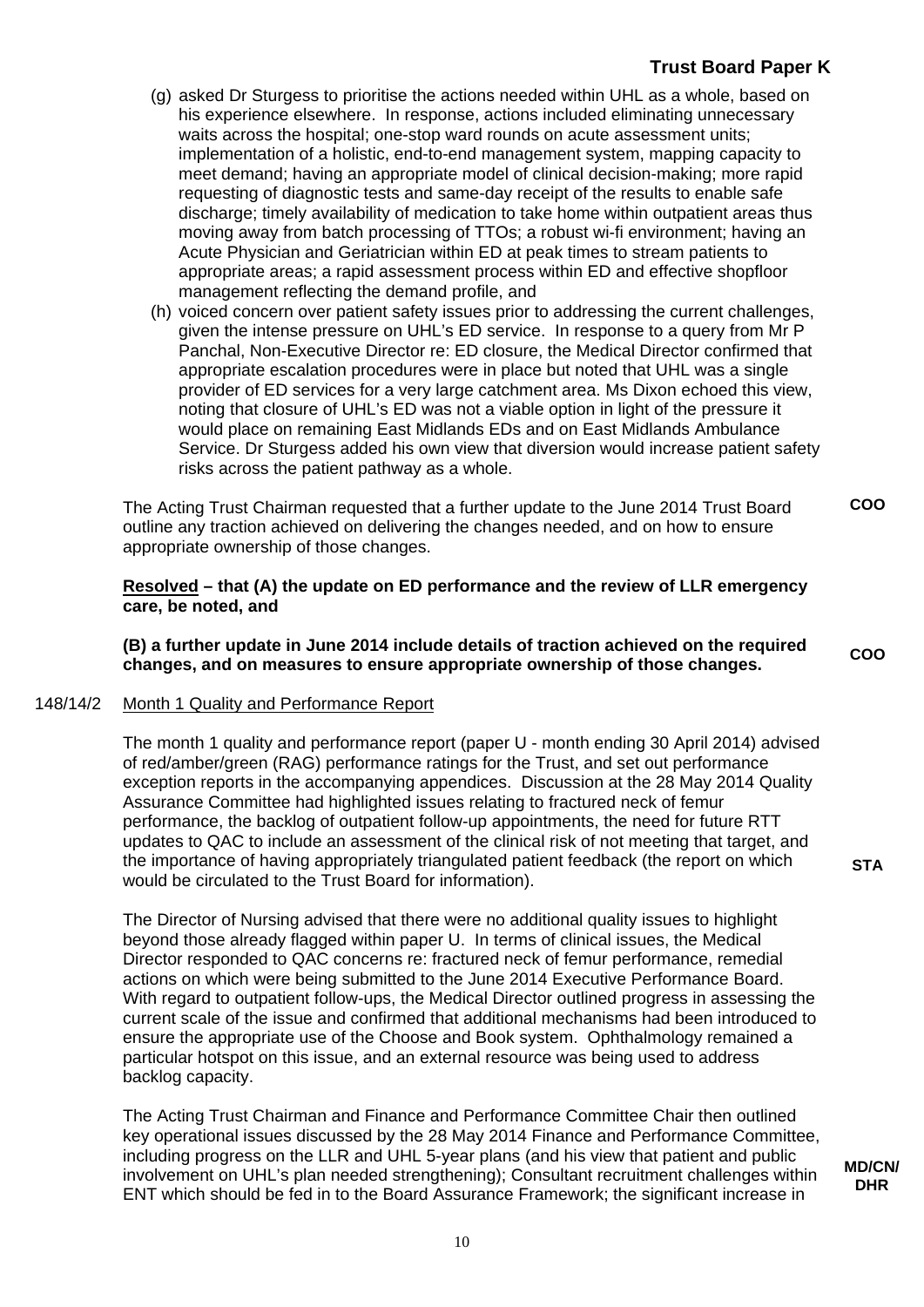|          | <b>Trust Board Paper K</b>                                                                                                                                                                                                                                                                                                                                                                                                                                                                                        |                             |
|----------|-------------------------------------------------------------------------------------------------------------------------------------------------------------------------------------------------------------------------------------------------------------------------------------------------------------------------------------------------------------------------------------------------------------------------------------------------------------------------------------------------------------------|-----------------------------|
|          | 2013-14 admissions and the resulting impact on bed capacity, elective activity and RTT<br>performance, and discussions on the need for more efficient use of theatres to aid RTT<br>performance. The Chief Operating Officer advised that improvements to theatre utilisation<br>(which issue extended beyond surgery and anaesthesia) would be monitored by the June<br>2014 Finance and Performance Committee through the cross-cutting CIP report.                                                             | COO                         |
|          | In response, the Chief Operating Officer noted the very detailed 28 May 2014 meeting with<br>CCGs regarding actions to achieve the November 2014 RTT target (admitted performance),<br>to which all parties remained committed. With regard to other operational issues in the<br>month 1 report, he commented particularly on:-                                                                                                                                                                                  |                             |
|          | (i) 3 patients who had exceeded the 52 week wait target. These had initially been Alliance<br>patients and it would have been very challenging for UHL to meet the waiting time target by<br>the time they had transferred;                                                                                                                                                                                                                                                                                       |                             |
|          | (ii) the detailed plan appended to paper U for reducing on the day cancellations, and                                                                                                                                                                                                                                                                                                                                                                                                                             |                             |
|          | (iii) unsatisfactory performance in respect of Choose and Book slot availability, which had<br>also been discussed at the 28 May 2014 Finance and Performance Committee.                                                                                                                                                                                                                                                                                                                                          |                             |
|          | Lead Directors advised that there were no specific HR nor IM&T issues to report beyond the<br>information within paper U, other than confirming that statutory and mandatory training<br>trajectories were now included in the report as previously requested. Professor D Wynford-<br>Thomas, Non-Executive Director, queried whether the most appropriate performance<br>indicators were being used to monitor Facilities Management performance, noting (in<br>response) that this was currently under review. |                             |
|          | Resolved – that (A) the 28 May 2014 QAC report on the triangulation of patient<br>feedback be circulated to Trust Board members for information;                                                                                                                                                                                                                                                                                                                                                                  | <b>STA</b>                  |
|          | (B) the 28 May 2014 Finance and Performance Committee discussions on Consultant<br>recruitment difficulties (ENT) be fed in to the Trust Board's June 2014 review of the<br><b>Board Assurance Framework, and</b>                                                                                                                                                                                                                                                                                                 | <b>MD/CN/</b><br><b>DHR</b> |
|          | (C) improvements to theatres utilisation and productivity be monitored through the<br>cross-cutting CIP report being provided to the June 2014 Finance and Performance<br>Committee.                                                                                                                                                                                                                                                                                                                              | COO                         |
| 148/14/3 | "Hard Truths Commitments" - Healthcare Staffing Arrangements                                                                                                                                                                                                                                                                                                                                                                                                                                                      |                             |
|          | Resolved – that this report (paper V) be noted in the absence of the Chief Nurse, and<br>revisited at the June 2014 Trust Board.                                                                                                                                                                                                                                                                                                                                                                                  | <b>CN</b>                   |
| 148/14/4 | Month 1 Financial Position and Rvised Capital Plan 2014-15                                                                                                                                                                                                                                                                                                                                                                                                                                                        |                             |
|          |                                                                                                                                                                                                                                                                                                                                                                                                                                                                                                                   |                             |

Paper W advised members of UHL's financial position as at month 1 (month ending 30 April 2014), noting that although all key financial duties were currently shown as green the overall year-end position remained a projected deficit of £40.7m. UHL still had no agreed acute contract for 2014-15, and the financial position within paper W did not reflect the impact of any CCG penalties (£1.6m in month 1, if applied). Work also continued to bridge the 2014- 15 cost improvement programme shortfall. Section 4.1 of paper W also outlined a number of other potential risks to the financial position and year-end plan. The Interim Director of Financial Strategy advised that a short-term loan had now been agreed with the National Trust Development Authority to March 2015 if needed, to address liquidity issues.

With specific regard to month 1, the Trust Board was encouraged by the reduction in pay expenditure, and noted that an underperformance on income related primarily to the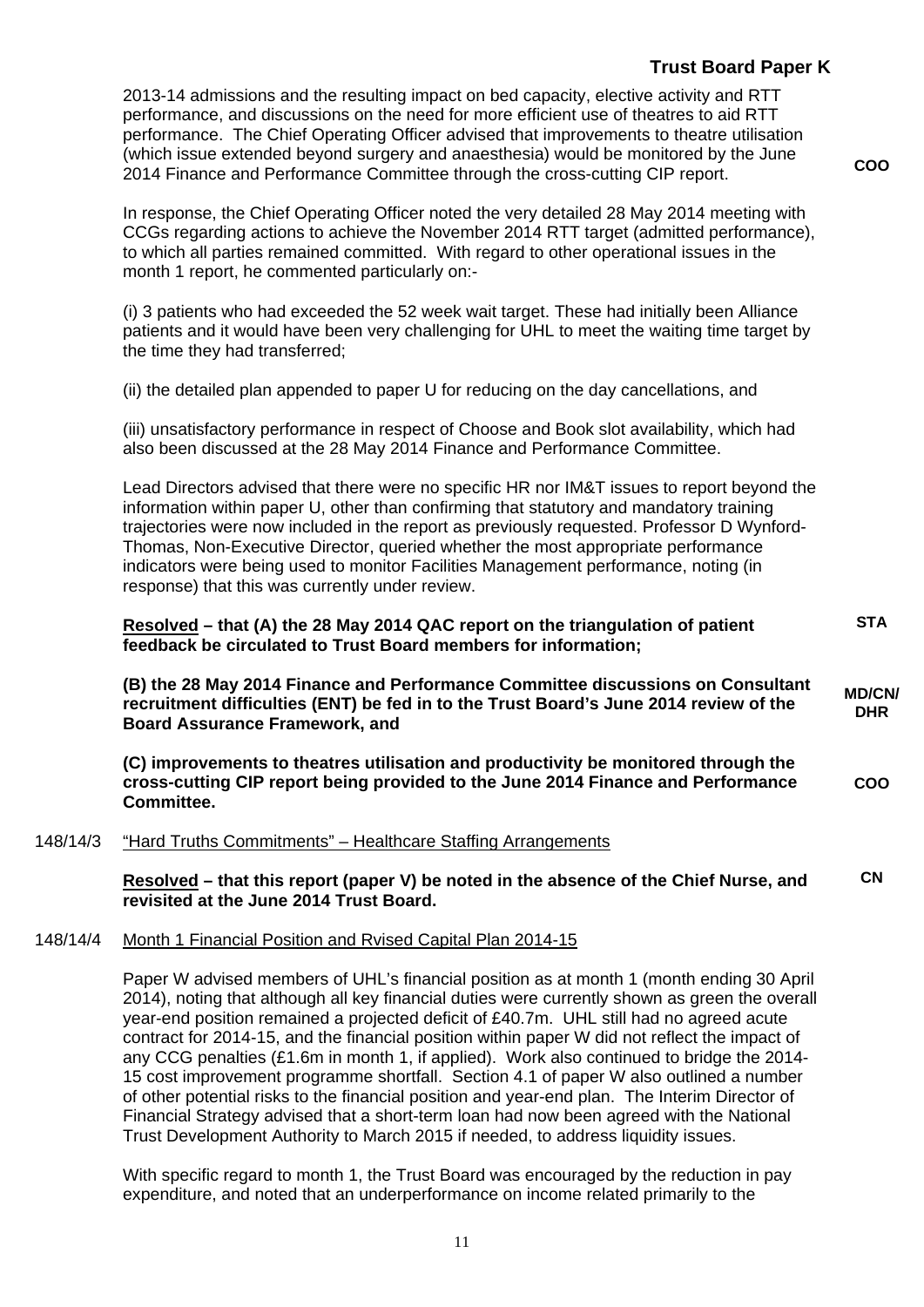temporary suspension of the renal transplant service.

Paper W also set out a revised capital plan for 2014-15, noting overcommitments (additional bed capacity and the emergency floor plan now included) and the need to progress certain external funding assumptions.

The Chief Executive advised that the acute contract mediation decision had now been received from the NTDA and NHS England during this Trust Board meeting. Headlines included a cap of 2.5% on penalties and ruling out any carry-forward of recovery action plan penalties. The decision was broadly satisfactory from the Trust's perspective and the Chief Executive noted that all parties were now being exhorted to sign the contract. He noted, however, that the base level of that contract still needed resolving.

#### **Resolved – that the financial position for month 1 be noted and the revised 2014-15 capital programme be approved. IDFS**

#### 148/14/5 NHS Trust Over-Sight Self Certifications

The Director of Corporate and Legal Affairs introduced UHL's self certification returns for April 2014 (paper Y). In discussion, Mr P Panchal Non-Executive Director queried whether the stated compliance with statement 13 of appendix B was appropriate, given the NTDA's plans not to renew the terms of 3 of UHL's Non-Executive Directors. In response, the Acting Trust Chairman noted his view that the UHL Trust Board was satisfied that all Executive and Non-Executive Directors had the appropriate qualifications, skills and experience to discharge their functions effectively – this was supported by the Board effectiveness review, which had identified no significant skill gaps. Mr Panchal requested that this view be reiterated to the NTDA – in response the Acting Trust Chairman clarified that Non-Executive Director renewal decisions were entirely the remit of the NTDA and should not be seen as a statement on capacity or capability. There was no right to automatic reappointment and it was open to the NTDA to test the market for complex organisations.

Following due consideration, the self certification against Monitor Licensing Requirements (appendix A), and Trust Board Statements (appendix B) were endorsed for signature accordingly by the Chief Executive and submission to the NTDA.

**Resolved – that the NHS Trust Over-Sight Self Certification returns for April 2014 be approved for signature by the Chief Executive, and submitted to the NTDA as required.** 

#### **149/14 REPORTS FROM BOARD COMMITTEES**

149/14/1 Audit Committee

**Resolved – that the 15 April 2014 Audit Committee Minutes be received, and the recommendations and decisions therein be endorsed and noted respectively.** 

149/14/2 Finance and Performance Committee

**Resolved – that the 23 April 2014 Finance and Performance Committee Minutes be received, and the recommendations and decisions therein be endorsed and noted.** 

149/14/3 Quality Assurance Committee (QAC)

**Resolved – that the 23 April 2014 QAC Minutes be received, and the recommendations and decisions therein be endorsed and noted respectively.** 

#### **150/14 TRUST BOARD BULLETIN**

**DCLA/ CE** 

**DCLA/ CE**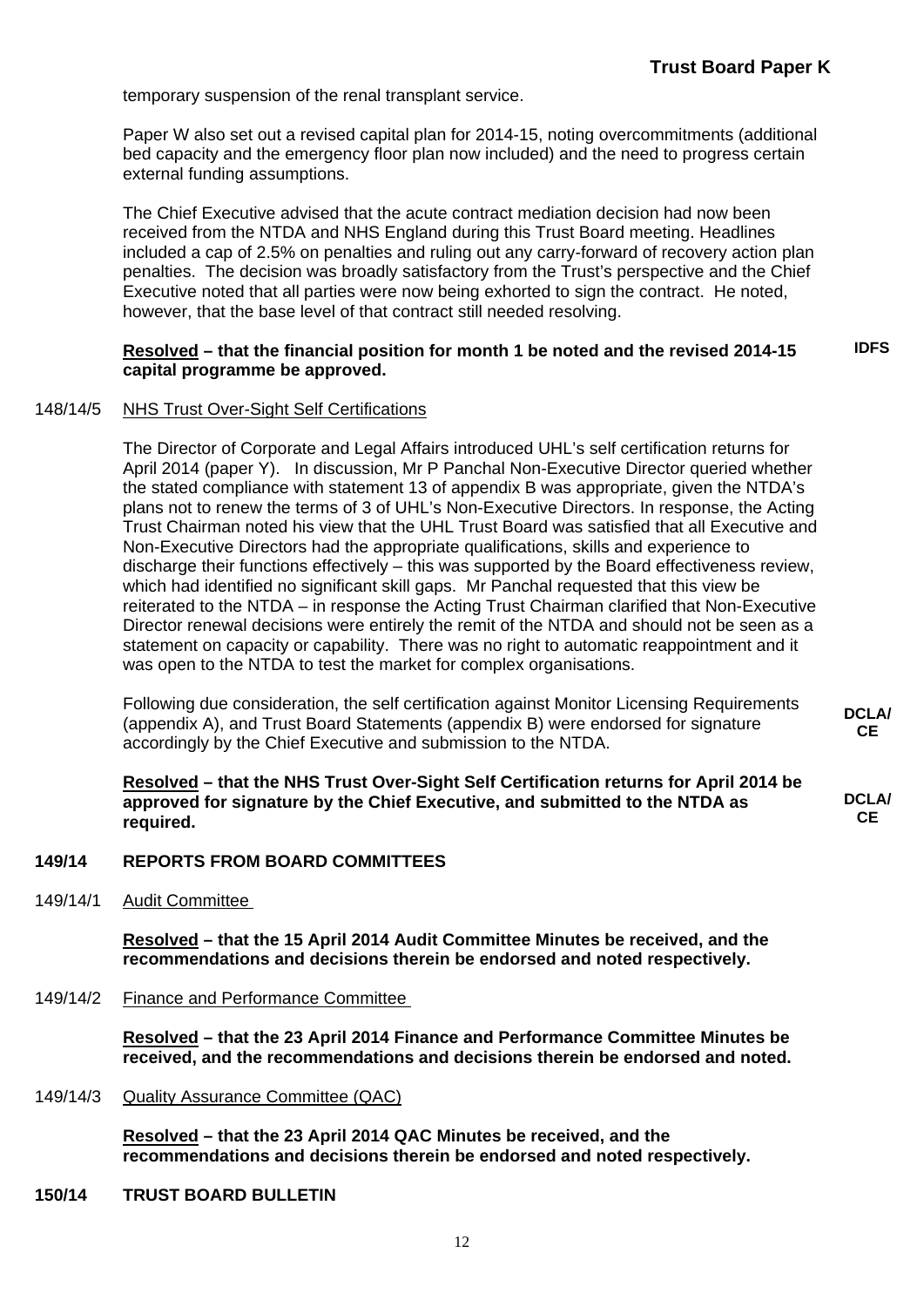**Resolved – that the quarter 4 update on progress against UHL's 2013-14 annual operational plan be noted.** 

#### **151/14 QUESTIONS AND COMMENTS FROM THE PUBLIC RELATING TO BUSINESS TRANSACTED AT THIS MEETING**

The following comments and questions were received regarding items of business on the Trust Board meeting agenda:-

(1) appreciation for the glossary of terms and abbreviations, and

(2) welcome for the openness of the emergency care review discussion (Minute 148/14/1 above). The staff member raising this point also considered that this indicated the Trust Board's commitment to reconnect with shopfloor clinicians and staff.

#### **Resolved – that the questions above and any related actions be noted and progressed by the responsible Executive Director.**

#### **152/14 ANY OTHER BUSINESS**

### 152/14/1 R&D Horizon Scanning

Mr P Panchal, Non-Executive Director queried what arrangements were in place to horizon scan the potential impact (on UHL R&D activity) of pharmaceutical company takeovers/ mergers. In response, the Director of Marketing and Communications noted the recent appointment of a Communications and Marketing Manager for R&D, whose remit would also cover horizon scanning. Professor D Wynford-Thomas, Non-Executive Director and Dean of the University of Leicester Medical School suggested it would be helpful for that UHL postholder to liaise with their counterpart at the University of Leicester.

#### **Resolved – that the UHL Communications and Marketing Manager for R&D liaise appropriately with their counterpart at the University of Leicester re: horizon scanning.**

# 152/14/2 June 2014 Sponsored Walk

The Director of Human Resources encouraged Trust Board members to join her in participarting in a sponsored walk around Leicestershire.

#### **Resolved – that the position be noted.**

#### **153/14 DATE OF NEXT MEETING**

**Resolved – that the next Trust Board meeting be held on Thursday 26 June 2014 in the C J Bond Room, Clinical Education Centre, Leicester Royal Infirmary.** 

The meeting closed at 3.26pm

Helen Stokes **Senior Trust Administrator** 

**DMC** 

**DMC**